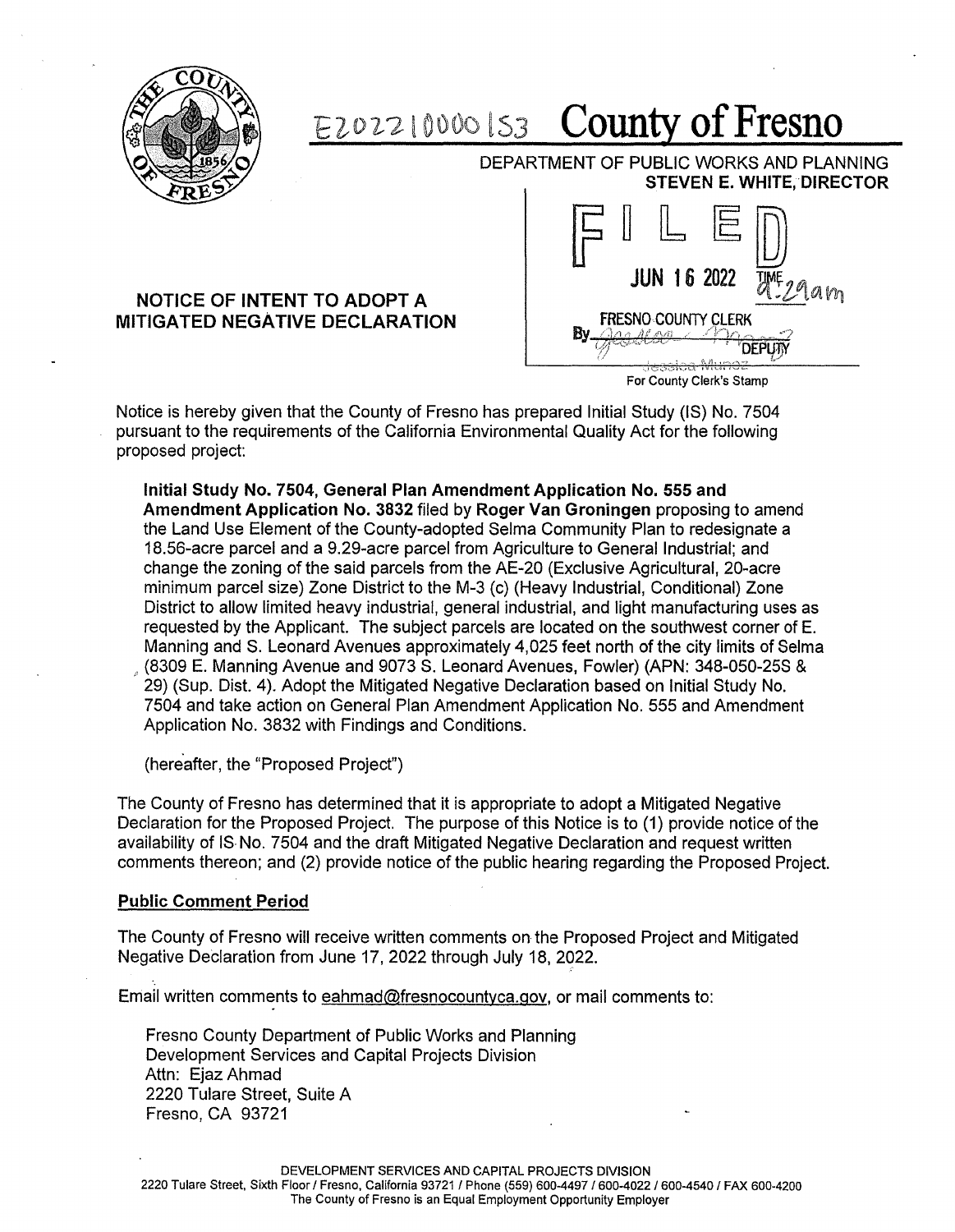# E2022100001S3

IS Application No. 7504 and the draft Mitigated Negative Declaration may be viewed at the above address Monday through Thursday, 9:00 a.m. to 5:00 p.m., and Friday, 8:30 a.m. to 12:30 p.m. (except holidays), or at www.co.fresno.ca.us/initialstudies. An electronic copy of the draft Mitigated Negative Declaration for the Proposed Project may be obtained from Ejaz Ahmad at the addresses above.

**PROGRAM ACCESSIBILITY AND ACCOMMODATIONS:** The Americans with Disabilities Act (ADA) Title II covers the programs, services, activities and facilities owned or operated by state and local governments like the County of Fresno ("County"). Further, the County promotes equality of opportunity and full participation by all persons, including persons with disabilities. Towards this end, the County works to ensure that it provides meaningful access to people with disabilities to every program, service, benefit, and activity, when viewed in its entirety. Similarly, the County also works to ensure that its operated or owned facilities that are open to the public provide meaningful access to people with disabilities.

To help ensure this meaningful access, the County will reasonably modify policies/ procedures and provide auxiliary aids/services to persons with disabilities. If, as an attendee or participant at the meeting, you need additional accommodations such as an American Sign Language (ASL) interpreter, an assistive listening device, large print material, electronic materials, Braille materials, or taped materials, please contact the Current Planning staff as soon as possible during office hours at (559) 600-4230 or at jpotthast@fresnocountyca.gov. Reasonable requests made at least 48 hours in advance of the meeting will help to ensure accessibility to this meeting. Later requests will be accommodated to the extent reasonably feasible.

#### **Public Hearing**

The Planning Commission will hold a public hearing to consider approving the Proposed Project and the Mitigated Negative Declaration on July 21, 2022 at 8:45 a.m., or as soon thereafter as possible, in Room 301, Hall of Records, 2281 Tulare Street, Fresno, California 93721. Interested persons are invited to appear at the hearing and comment on the Proposed Project and draft Mitigated Negative Declaration.

The item is anticipated to be heard by the **Board of Supervisors** at a later date should the Commission recommend approval and if the Commission's action is appealed. A separate notice will be sent confirming the Board of Supervisors' hearing date.

For questions, please call Ejaz Ahmad at (559) 600-4204.

Published: June 17, 2022